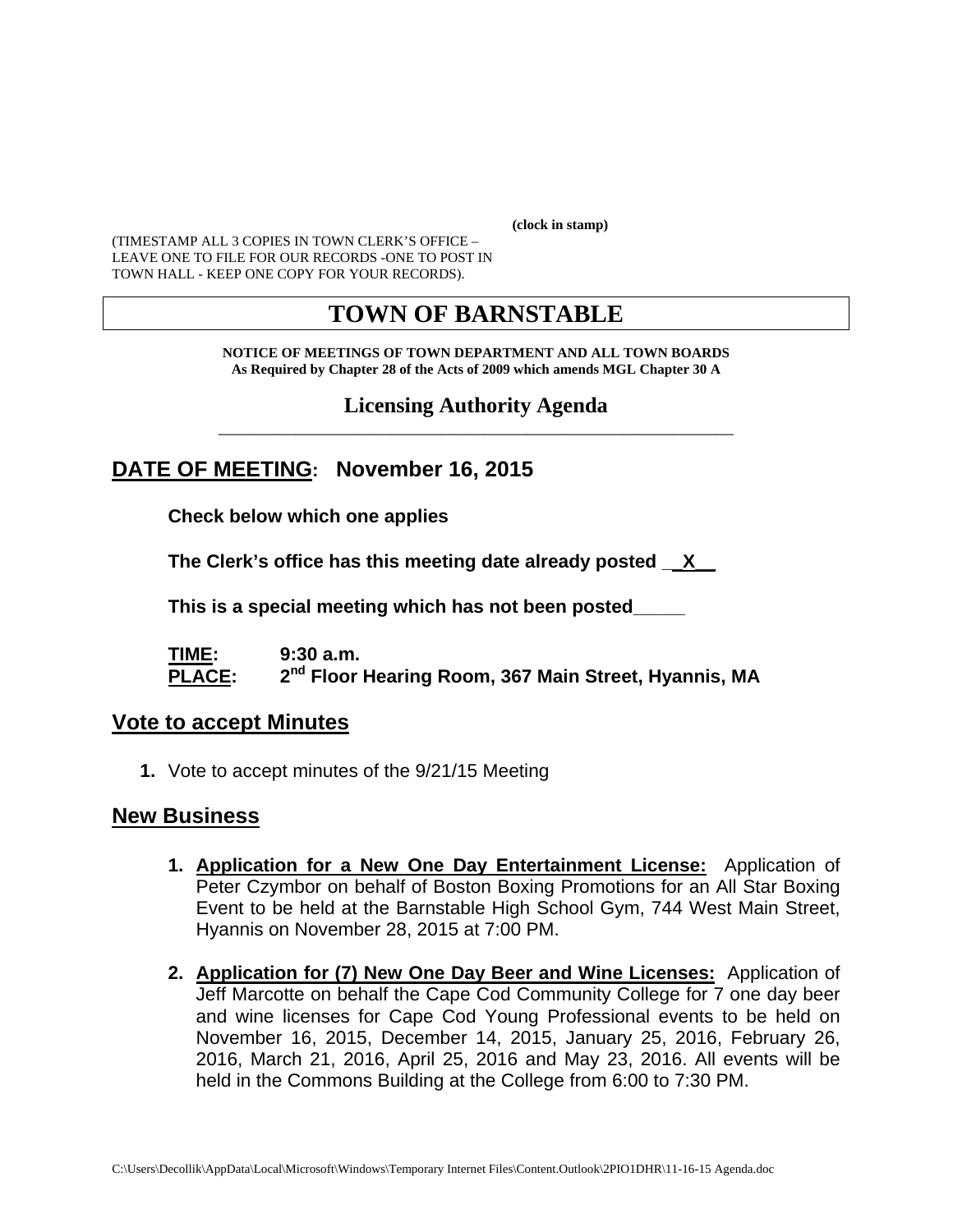- **3. Request to close Annual All Alcohol Common Victualler License:**  Request received from Gary and Elaine Roy to close the Nor'Easter Restaurant effective November 16, 2015 through May 15, 2016.
- **4. Consent Agenda**

### **Public Hearings**

- 1. **Amendment of an Annual Common Victualler License:** Application of Centerville Pie Co. Inc. d/b/a Centerville Pie Co., 1671 Falmouth Rd., Centerville, Kristin Broadley, Manager, for an amendment to an existing Annual Common Victualler License to correct indoor seating to 22 interior seats as approved by the Building Commissioner on 9/24/2015. Hours of operation are 8:00 AM to 6:00 PM; Daily.
- 2. **Application of a New Annual Fortune Teller's License:** Application of Gina Crystal Eli Metlow, d/b/a Crystal's Psychic Gallery, 120 West Main Street, Hyannis, Gina Crystal Eli Metlow, Manager, for a New Annual Fortune Teller's License, to be operated Sunday through Saturday 9 am to 10 pm.
- 3. **Application of a New Annual Fortune Teller's License:** Application of Rachel Perry d/b/a Rachel Perry Psychic and Medium, 901 Main St., Osterville, MA for a New Annual Fortune Teller's License, to be operated daily from 10:00 AM to 6:00 PM.
- 4. **Application for Transfer of Annual All Alcohol Restaurant, Live and Non-Live Entertainment Licenses, Alteration of Premises Description and Pledge of License:** Application has been filed to transfer the Annual All Alcohol Restaurant, Live and Non-Live Entertainment Licenses from GELS LLC d/b/a The Nor'Easter, Andrew Glassman, mgr, 20 Scudder Ave., Hyannis to West End Rotary Restaurants Inc., Ruth A Barrett, mgr, d/b/a Barrett's at the Paddock, 20 Scudder Ave., Hyannis, and to Alter the Premise Description and pledge license to Clare Holmgren. Description of Premise: 6153 sq. foot building, dining room with 104 seats, 2 bathrooms. Kitchen with rear exit, front lounge area with 28 seats, bar with 12 stools, pub area with 84 seats and a bathroom, back bar with 20 seats, 1152 sq. foot outside seating area with 64 seats. Basement storage and attic office. Total seating of 312, 38 standees, 20 employees for total occupancy of 370 on first floor, as approved by the Building Commissioner on 10/14/2015. Hours of alcohol sales: 11am – 12:45am M-Sun.

Live Entertainment to include: Dancing by Patrons, Karaoke and amplified music by up to 3 performers. Non-Live Entertainment to include: 46 televisions; 5 of which are to be outside and recorded music at conversation level. Hours of both Live and Non-Live Entertainment: 11am – 12:45 am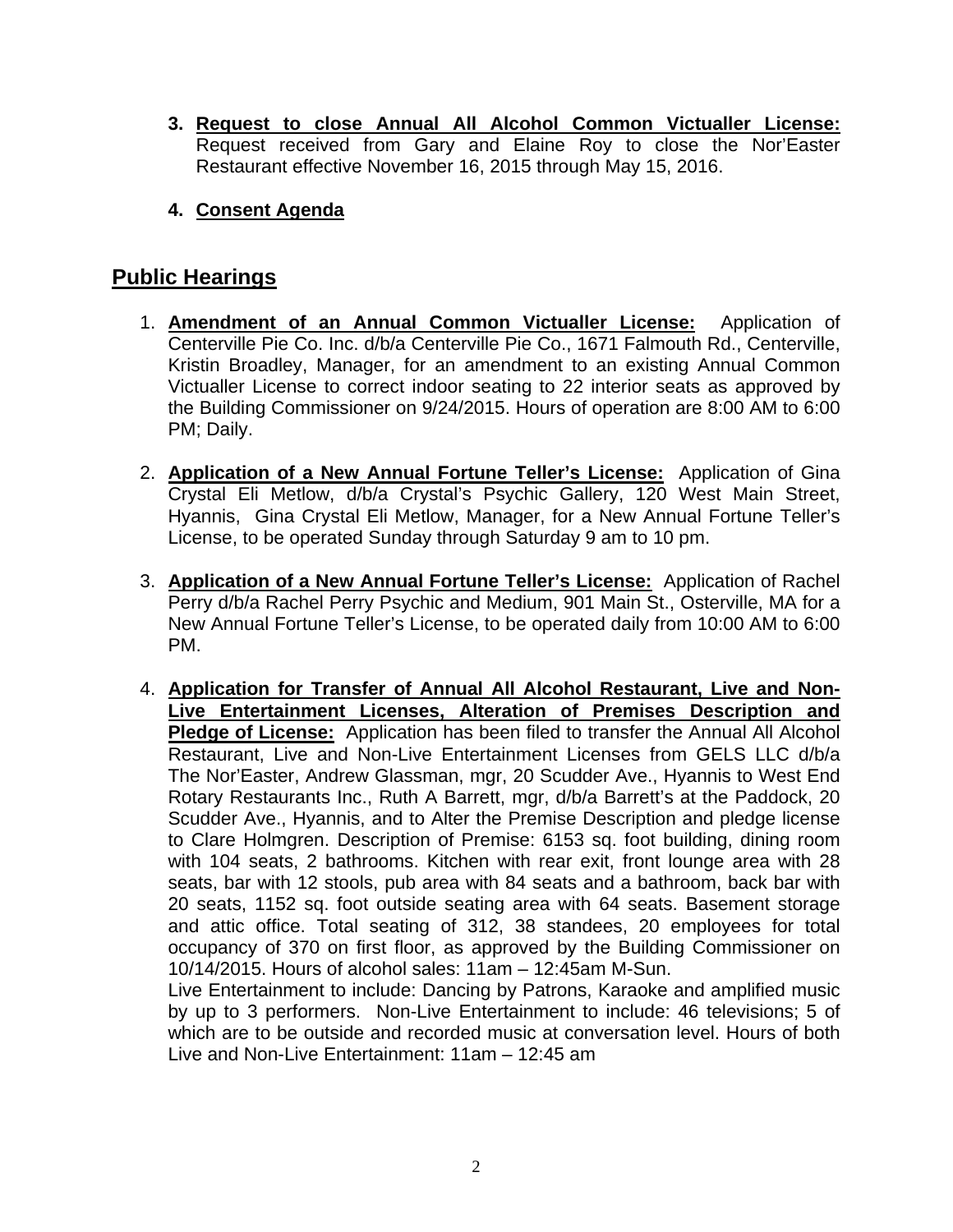### **Show Cause Hearings**

- **1. Show Cause Hearing for Speedway:** The Barnstable Police Department have requested a Show Cause Hearing be called before the Licensing Authority for Speedway, LLC., d/b/a Speedway, Mark Barbi, Manager, 50 Ocean Street, Hyannis for the following violations of the Town of Barnstable, MA Code:Section § 501-7I. Alcoholic Beverages Sales and Laws. (1 count – sale or delivery of an alcoholic beverage to a person under 21 years of age) \*\*\*\*Postponed from 9/21/2015 Hearing\*\*\*\*
- **2. Show Cause Hearing for International Inn:** The Barnstable Licensing Authority will hold a Show Cause Hearing for the International Inn Bar & Grill d.b.a. International Inn, 662 Main Street, Hyannis, MA, Ravi Ahuja, Mgr., for violation of Code of the Town of Barnstable, Massachusetts, §501-14A1, Other causes for revocation, suspension and modification due to various Health Code violations found during an on-site inspection conducted on July 16, 2015 resulting in the closure of the operation.

\*\*\*\*Continued from 8/12/2015 Hearing\*\*\*\*

- **3. Show Cause Hearing for Quality for Less:** The Barnstable Licensing Authority will hold a Show Cause Hearing for Maria & Segundo Calle, d/b/a Quality For Less, 235-237 Iyannough Road, Hyannis for the following violations of the Code of the Town of Barnstable, Massachusetts and Massachusetts General Laws: **§501-1D** Availability of Rules and Regulations: Operating a business without a valid license posted on the premise**.§501-19** Activity without valid license displayed prohibited: allowing activity on premise that requires a license without a valid license on display at premise.**§502-2B(9)** Issuance, Renewal and Revocation of Licenses Required: such other grounds as the Authority determines to be in the public interest or in violation of the conditions of the license or any law or regulations of the Commonwealth or the Town of Barnstable**.§502-10B** Violations and Penalties: violations to Town Code provisions shall be fined not more than \$300 per offense, and shall be subject to a fine of \$250 for each violation of MGL.**MGL c.140 §57, §58, §59 and §62**: For displaying secondhand vehicles without being properly licensed by the Local Licensing Authority.
- **4. Show Cause Hearing for the Egg& I:** The Barnstable Licensing Authority will hold a Show Cause Hearing for Kefaloniyes, Inc. d.b.a. Egg & I, 521 Main Street, Hyannis, MA, Panagis Kappatos, Mgr., for violation of Code of the Town of Barnstable, Massachusetts, **§501-14A1**, Other causes for revocation, suspension and modification: due to a number of Health violations, as cited in the attached Public Health Division Notice dated October 5, 2015, observed at the Egg & I located at 521 Main Street, Hyannis.**§501-5C**, Physical Premise: Portions of premise covered by the license was found unsanitary.**§501-5A**, Physical Premise: License is considered not in good standing due to failure to comply with statutory Health codes.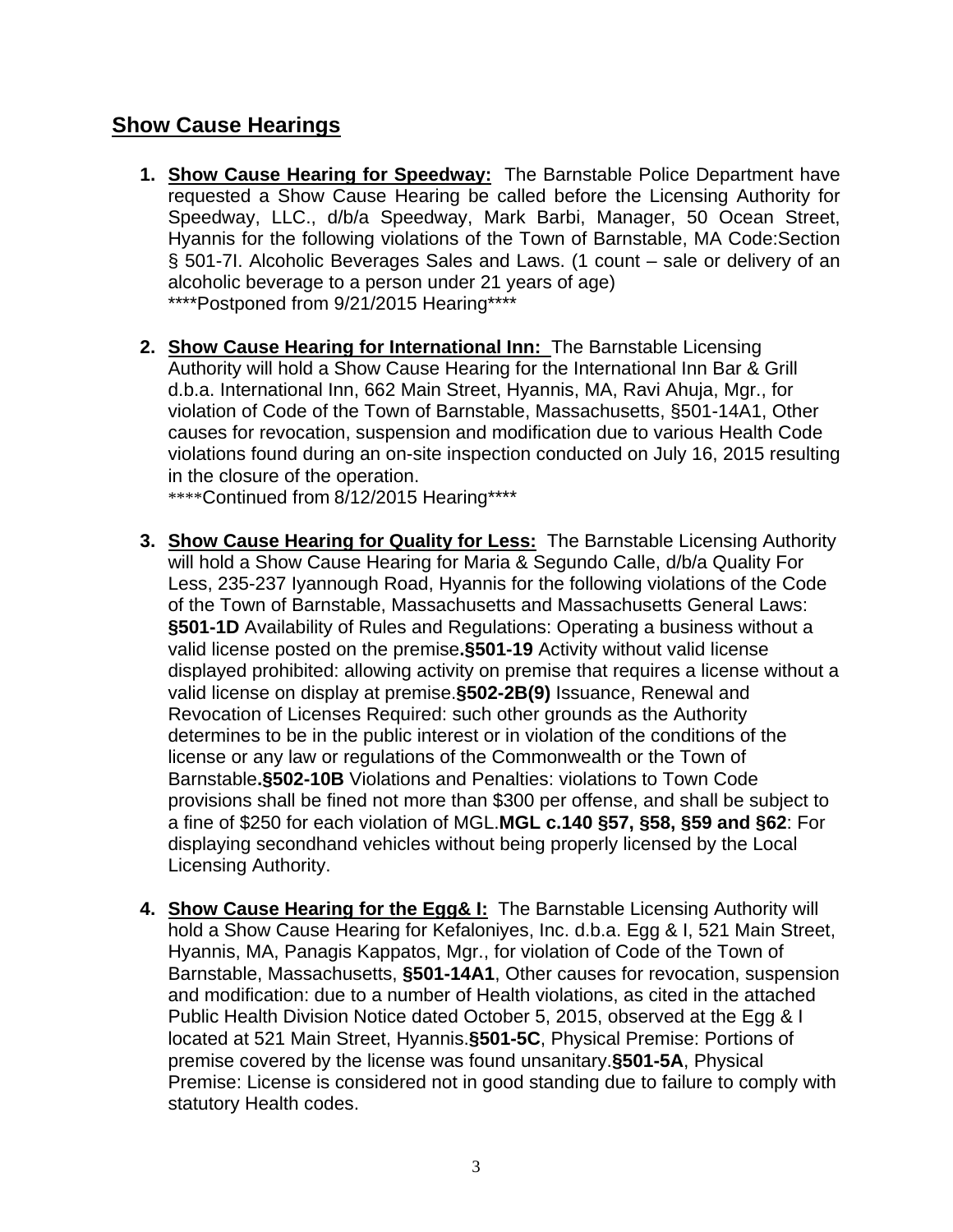**Show Cause Hearing for Various Licensees: 501-7 Section I**. **Alcoholic beverages sales and laws: for the sale or delivery of an alcoholic beverage to a person under 21 years of age. All violations occurred on either September 26 or September 27, 2015.** 

- **5.** The Mill Street Tavern Inc. **D/B/A Cape Cod Inn/Duck Inn Pub**, 447 Main St, Hyannis, John Greene, mgr. (Annual All Alcohol Common Victualler, Live and Non-Live Entertainment)
- **6.** J & T food service Inc. **D/B/A Five Bays Bistro**, 825 Main St Osterville, James Suprenant, mgr. (Annual All Alcohol Common Victualler) \*\*\*\*Postponed to December 14, 2015 Hearing\*\*\*\*
- **7.** Ling& K Inc. **D/B/A Saga Fusion Restaurant**, 1560 Old Post Rd Unit C, Marstons Mills, Hui Ling Chen, mgr. (Annual All Alcohol Common Victualler)
- **8.** New England Clambake Inc. **D/B/A Wimpy's**, 752 Main St Osterville, Danielle Sisco, mgr. (Annual All Alcohol Common Victualler)
- **9.** Venditti Enterprises **D/B/A Mattakeese Wharf Restaurant**, 271 Mill Way, Barnstable, Paul Venditti, mgr. (Seasonal All Alcohol Common Victualler and Live Entertainment)
- **10.** Mad Hatter LLC. **D/B/A Greenhouse Restaurant**, 1127 Rte 132 Hyannis, Christopher Connolly, mgr. (Annual All Alcohol Innholder)
- **11.** Hyannis El Rodeo LLC. **D/B/A El Rodeo** 1070 Iyannough Rd Hyannis, Raul Huerta,mgr. (Annual All Alcohol Common Victualler, Live and Non-Live Entertainment)
- **12.** GMRI Inc. **D/B/A Olive Garden Italian Restaurant #1523**, 1095 Iyannough Rd, Hyannis, Traci Kenpaner, mgr. (Annual All Alcohol Common Victualler)
- **13.** Not Your Average Joe's Inc. **D/B/A Not Your Average Joes**, 794 Iyannough Road, Hyannis, Bruce Radon, mgr. (Annual All Alcohol Common Victualler and Non-Live Entertainment)
- **14.** Tap City Grill LLC. **D/B/A Tap City Grill**, 586 Main St Hyannis, Timothy White, mgr. (Annual All Alcohol Common Victualler, Live and Non-Live Entertainment)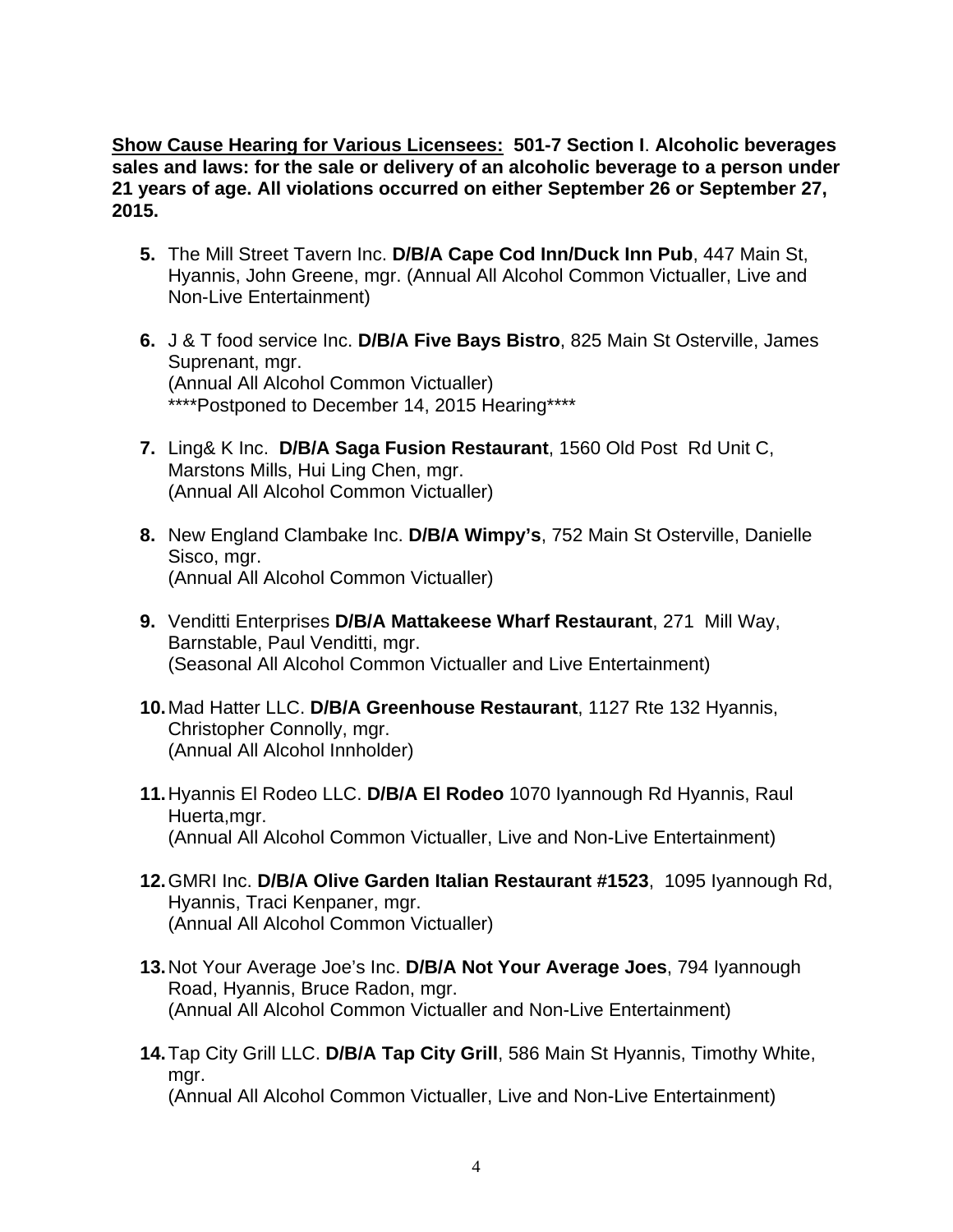- **15. Show Cause Hearing for Beech Tree Cantina:** The Barnstable Licensing Authority will hold a Show Cause Hearing for Beech Tree Cantina LLC. D/B/A Beech Tree Cantina 599 Main St Hyannis, Jared Pane, mgr. for violation of Code of the Town of Barnstable, Massachusetts 501-7 Section I. Alcoholic beverages sales and laws: for the sale or delivery of an alcoholic beverage to a person under 21 years of age.
- **16. Show Cause Hearing for Seaside Pub:** The Barnstable Licensing Authority will hold a Show Cause Hearing for Seaside Pub on Main LLC, d/b/a Seaside Pub on Main, Uy Gia Phu, mgr. 615 Main St Hyannis, for violation of Code of the Town of Barnstable, Massachusetts 501-7 Section I. Alcoholic beverages sales and laws: for the sale or delivery of an alcoholic beverage to a person under 21 years of age.
- **17. Show Cause Hearing for Yings:** The Barnstable Licensing Authority will hold a Show Cause Hearing for R&Y Enterprises Inc D/B/A Ying's Sushi Bar and Lounge, 59 Center St Hyannis, Tanida Sunyawong, mgr. for the following violations:**501-7 Section I**. Alcoholic beverages sales and laws: for the sale or delivery of an alcoholic beverage to a person under 21 years of age.**501-7 Section B**. Alcoholic beverages sales and laws: failure to maintain a schedule of the prices charged for all drinks be served and drunk on the licensed premise or any room or part thereof. Such prices shall be effective for not less than one calendar week. Charged \$14.50 for a Bud Light and price not posted.

#### **Licensing Division Updates**

- 1. Licensing Department updates
- 2. Police Department updates

Release of Executive Session Minutes, if any (0).And any other new business to come before the Licensing Authority.

**Matters not reasonably anticipated by the Chair** 

**The list of matters, are those reasonably anticipated by the president/chair, which may be discussed at the meeting. Not all items listed may in fact be discussed and other items not listed may in fact be discussed and other items not listed may also be brought up for discussion to the extent permitted by law. It is possible that if it so votes, the sub-committee may go into executive session. For your information the section of the M.G.L. that pertains to postings of meetings is as follows: Except in an emergency, in addition to any notice otherwise required by law, a public body shall post notice of every meeting at least 48 hours prior to such meeting, excluding Saturdays, Sundays and legal holidays. In an emergency, a public body shall post notice as soon as reasonably possible prior to such meeting. Notice shall be printed in a legible, easily understandable format and shall contain: the date, time and place of such meeting and a listing of topics that the chair reasonably anticipates will be discussed at the meeting. Meetings of a local public body, notice shall be filed with the municipal clerk, and posted in a manner conspicuously visible to the public at all hours in or on the municipal building in which the clerk's office is located.**